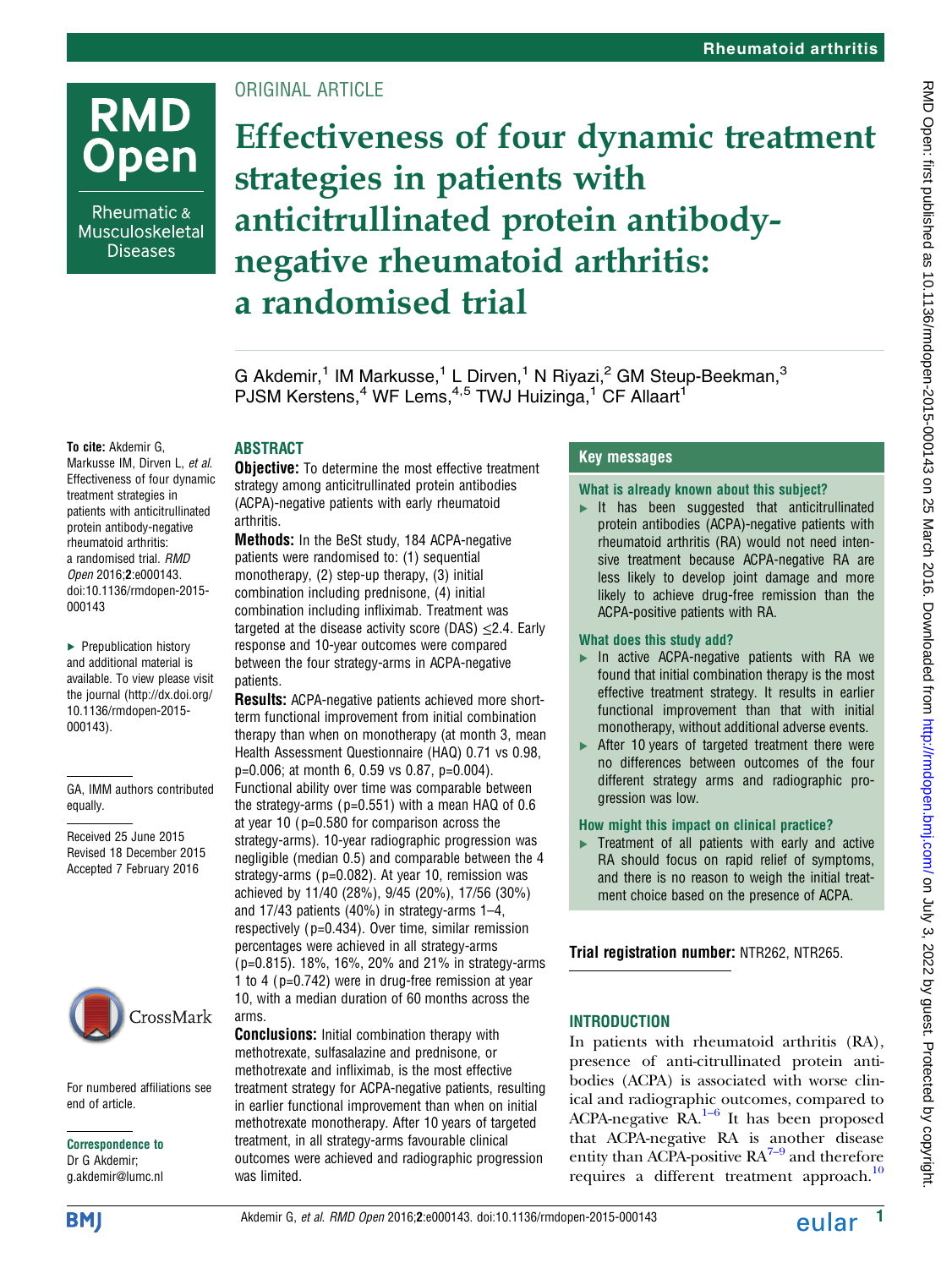However, it is not clear which treatment strategy, in particular which initial treatment choice, is most effective in ACPA-negative patients with RA. ACPA-negative patients have been suggested to not require combination therapy and not benefit from corticosteroids, $\frac{10}{10}$  $\frac{10}{10}$  $\frac{10}{10}$  but respond better to antitumour necrosis factor  $\alpha$  (anti-TNF- $\alpha$ ) agents than ACPA-positive patients.<sup>11-[13](#page-7-0)</sup>

In the BeSt study, recent-onset active patients with RA were included and treated without ACPA status being known. Patients were randomised to one of four dynamic treatment strategies, all aiming to achieve low disease activity (disease activity score: DAS≤2.4). In a previous analysis of the BeSt study, we found that there were no significant differences in clinical response between ACPA-negative and ACPA-positive patients.<sup>[6](#page-7-0)</sup> Here, we aim to determine in further detail what is the most effective treatment strategy for ACPA-negative patients. We investigated which treatment strategy resulted in the most rapid clinical response, and the most favourable long-term clinical and radiographic outcomes for ACPA-negative patients.

### PATIENTS AND METHODS Study design and patients

The BeSt study (Dutch acronym for treatment strategies), a multicentre randomised clinical trial, enrolled 508 patients to compare four dynamic treatment strategies in patients with active (at least 6 inflamed joints and either a high erythrocyte sedimentation rate (ESR) or a high patient visual analogue scale (VAS) for disease activity) recent-onset RA according to the 1987 revised American College of Rheumatology (ACR) criteria.<sup>[14](#page-7-0)</sup> More study details have been previously published.<sup>[15 16](#page-7-0)</sup> The medical ethics committees of all the participating centres approved the study protocol, and all patients gave written informed consent.

Patients were randomised to: (1) sequential monotherapy, (2) step-up combination therapy, (3) initial combination including prednisone, (4) initial combination including infliximab. Strategy arm 1 and 2 both started with methotrexate (MTX) monotherapy. In strategy arm 3, patients started with MTX, sulfasalazine (SSA) and prednisone and in strategy arm 4, patients received MTX and infliximab. DAS were measured every 3 months. Treatment was targeted at low disease activity  $(DAS \leq 2.4)$ . If low disease activity was not achieved, the next treatment step was taken. In case the DAS was  $\leq$ 2.4 for  $\geq$ 6 months, medication was tapered to a maintenance dose. If the DAS was then <1.6 for ≥6 months, medication was discontinued. As soon as DAS was ≥1.6, medication was restarted and further treatment steps were taken if DAS was >2.4 at a later visit.

ACPA were determined in a research setting using the anticyclic citrullinated peptide (anti-CCP2) test for 484 available serum samples that were collected at baseline and stored; for the remaining 24 patients, no serum

sample was available. ACPA status did not influence treatment instructions according to the study protocol. For the current post hoc analysis, results of the four treatment strategies were compared within ACPA-negative patients.

## Study end points

Primary outcomes were functional ability and radiographic joint damage progression. Functional ability was measured 3-monthly with the health assessment questionnaire (HAQ, range  $0-3$ ).<sup>[17](#page-7-0)</sup> Radiographic joint damage was assessed on radiographs of hands and feet, using the Sharp van der Heijde score (SHS, range 0–448).<sup>[18](#page-7-0)</sup> Radiographs were obtained yearly and were assessed in one session by two trained readers, blinded for patient identity, strategy arm and time order. Progression as a continuous measure was defined as an increase in SHS between two subsequent time points. Absence of progression was defined as <0.5 units increase in SHS and presence as ≥0.5 units increase in SHS.

DAS-remission percentages (defined as  $DAS < 1.6^{19}$ ), drug-free remission (DFR) percentages, toxicity and treatment response were secondary outcomes in this study. Toxicity included all reported (serious) adverse events ((S)AE). Treatment response to initial monotherapy and initial combination therapy were described for year 1 and 2 of follow-up. Treatment response was defined as success or failure from a specific treatment step. Success was defined as achieving and maintaining a DAS≤2.4 and failure was defined as a persistent DAS>2.4 or discontinuation of medication due to toxicity.

Early response was defined based on improvement in functional ability and the percentage of DAS-remission from 3 months after treatment start up to year 1. Radiographic progression during the first year was compared among the strategy arms. Long-term effect of the strategy arms was assessed based on the primary and secondary outcomes measured every 3 months or (for radiographic progression) yearly up to year 10.

# Statistical analyses

Baseline characteristics and outcomes after 10 years were compared between the different treatment arms by the  $\chi^2$  test, independent t test and analysis of variance, as appropriate. For the non-Gaussian distributed outcomes, the Kruskal-Wallis test or Mann-Whitney U test were used.

HAQ was compared at 3, 6, 9 and 12 months between the initial monotherapy arms (arm 1 and 2 combined) and the initial combination therapy arms (arm 3 and 4 combined) with an independent t test. Previous publications showed that arm 1 and 2 (monotherapy arms) had a similar response, and also responses in arm 3 and 4 (combination therapy arms) were comparable. $15^{15}$  20 Furthermore, HAQ was longitudinally analysed with linear mixed models (LMM). Determinants used for all longitudinal analysis were treatment group, time and its interaction term. This analysis was performed twice: for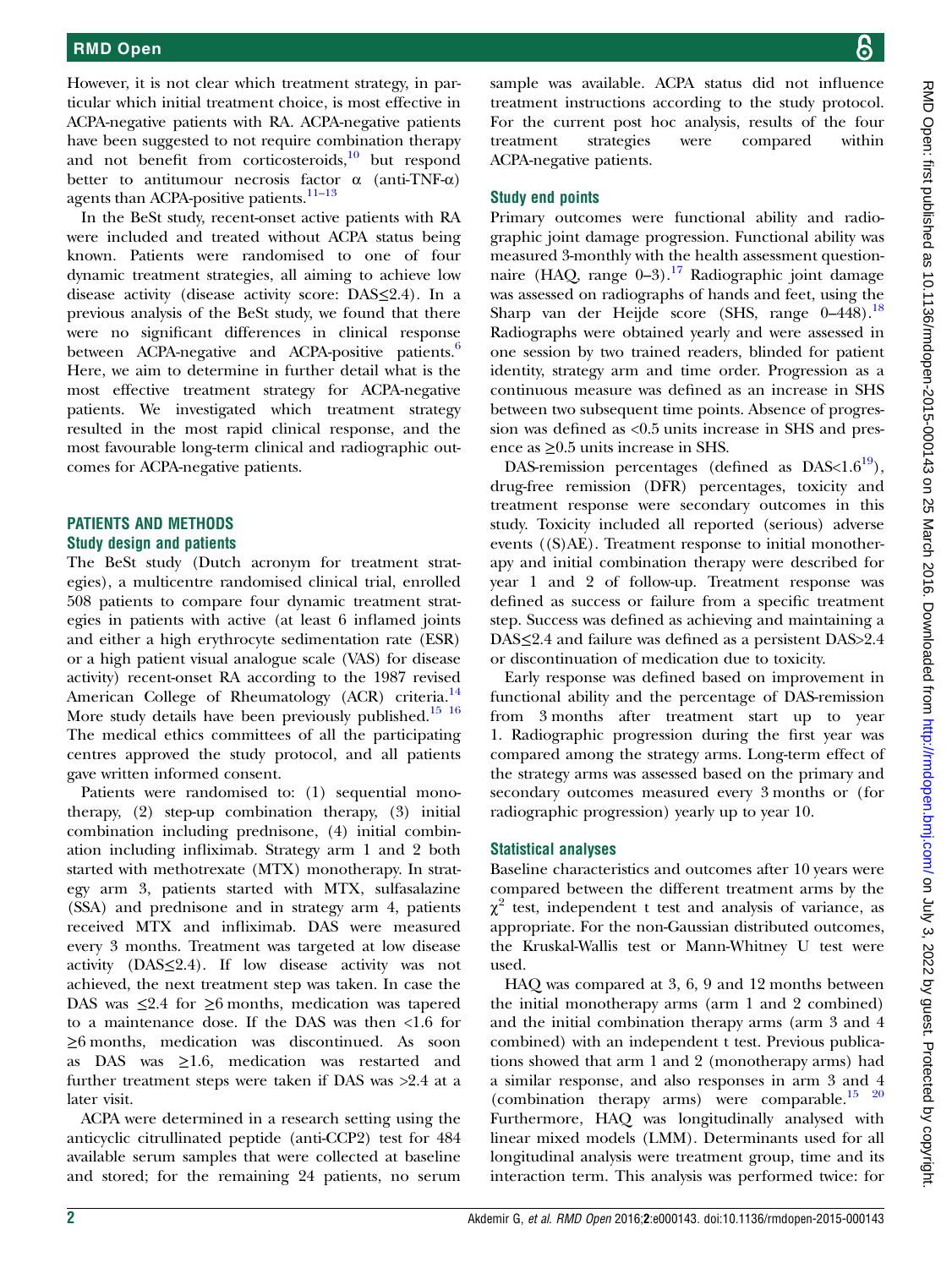1 year follow-up (0–1 year) to determine early response, and for the 10-year follow-up (0–10 year) to determine long-term outcomes. Generalised linear mixed models (GLMM) were used to analyse differences in DAS-remission percentages. Treatment group, time and its interaction term were entered as determinants. This analysis was also performed twice: for 0–1 year and for 0–10 year follow-up. The dropout rates were compared between the different treatment groups using Kaplan-Meier curves. Responses to the first, second and third treatment step in strategy arms 1 and 2, expressed as drug survival, are shown in the Kaplan-Meier curves.

SHS progression during the first year was compared with a Kruskal-Wallis test. SHS progression over 10 years was depicted in a cumulative probability plot, stratified for treatment strategy. SHS progression over time was analysed using a GLMM with SHS progression as binary outcome (defined as delta ≥0.5 units per year, yes/no). Treatment strategy, time and its interaction were entered as determinants.

On the one hand, the power calculation of the BeSt study was based on the total study population; we, however, only include a subpopulation (184 of 508). On the other hand, we performed multiple comparisons. These effects indicate that the p values should be interpreted in opposite directions. Therefore, we decided to adjust for neither of the effects.

#### RESULTS

Baseline characteristics for 184 ACPA-negative patients (of 508 patients included in the BeSt study) were similar in the strategy arms. In agreement to the inclusion criteria, disease activity was high (mean±SD DAS 4.6±0.9) and functional ability considerably impaired (mean±SD HAQ 1.5 $\pm$ 0.7; table 1). During the 10 year follow-up, 71/ 184 patients (39%) dropped out of the study, equally distributed among the strategy arms (p=0.738). 125/184 patients were both ACPA and rheumatoid factor (RF)-negative. There were also no significant differences in baseline characteristics between the treatment arms

(see online [supplementary table](http://dx.doi.org/10.1136/rmdopen-2015-000143) S1), nor in the comparison of ACPA-negative with RF-positive patients (data not shown).

#### Early response

During the first year, functional ability improved earlier in patients treated with initial combination therapy (arms 3 and 4) than in patients treated with initial monotherapy (arms 1 and 2; fi[gure 1](#page-3-0)A). After 3 months, mean (SD) HAQ was 0.98 (0.63) in the monotherapy arms vs  $0.71$  (0.64) (p=0.006) in the combination therapy arms, and after 6 months, these were 0.87 (0.68) versus 0.59 (0.57) ( $p=0.004$ ). In the monotherapy arms, 64% of patients had a HAQ improvement  $>0.22$  points (minimal important difference  $21$ ) after 3 months and 68% after 6 months, compared to 81% of patients and 82%, respectively, in the combination therapy arms ( $p=0.012$  at 3 months and  $p=0.026$  at 6 months). Probably as a result of continued DAS≤2.4 targeted treatment adjustments, from 9 months of follow-up onwards, no differences in functional ability were found between the strategy arms. At 9 months, mean (SD) HAQ was 0.81 (0.71) in the monotherapy arms and 0.63 (0.57) in the combination therapy arms  $(p=0.067)$ , and at year 1, these numbers were 0.69 (0.69) and 0.57 (0.54) (p=0.195), respectively. In 'double negative' (ACPA-negative and RF-negative) patients early decrease in HAQ was seen in all the strategy arms and was significantly different between monotherapy arms and combination therapy arms at 3 months (p=0.024; see online [supplementary table](http://dx.doi.org/10.1136/rmdopen-2015-000143) S2). When the monotherapy arms and combination therapy arms were combined, HAQ improved earlier in patients treated with combination therapy at 3 and 6 months (p=0.003 and p=0.010, respectively (see online [supplementary table](http://dx.doi.org/10.1136/rmdopen-2015-000143) S3).

In the longitudinal analysis, over the first year of follow-up, level of functioning was similar between the four strategy arms (p=0.236). For 'double negative' patients, similar results were obtained (data not shown).

|                                        | <b>Sequential</b><br>monotherapy<br>$N=40$ | Step-up therapy<br>$N=45$ | <b>Initial combination</b><br>with prednisone<br>$N = 56$ | Initial combination<br>with infliximab<br>$N=43$ |
|----------------------------------------|--------------------------------------------|---------------------------|-----------------------------------------------------------|--------------------------------------------------|
| Age (years), mean $\pm$ SD             | $56+15$                                    | $53 + 15$                 | $57+13$                                                   | $53 \pm 16$                                      |
| Female, $n$ $(\%)$                     | 30(75)                                     | 36(80)                    | 38(68)                                                    | 32(74)                                           |
| Symptom duration (weeks), median (IQR) | $19(12 - 41)$                              | $30(16 - 52)$             | $22(11-41)$                                               | $19(13 - 31)$                                    |
| DAS, mean±SD                           | $4.6 \pm 0.9$                              | $4.7 \pm 0.8$             | $4.5 \pm 0.8$                                             | $4.6 \pm 1.0$                                    |
| $HAQ$ , mean $\pm$ SD                  | $1.5 \pm 0.7$                              | $1.4 \pm 0.5$             | $1.5 \pm 0.6$                                             | $1.5 \pm 0.8$                                    |
| RF positive, $n$ $(\%)$                | 12(30)                                     | 12(27)                    | 22(39)                                                    | 13(30)                                           |
| Erosive disease, n (%)                 | 27(68)                                     | 28(62)                    | 36(64)                                                    | 28 (65)                                          |
| Smoker, n (%)                          | 14 (35)                                    | 11 $(24)$                 | 16(29)                                                    | 10(23)                                           |

Erosive disease: >0.5 erosion score on radiographs of hands and feet based on the Sharp van der Heijde score. Radiographs were assessed by two independent readers, and the mean score of both readers was used. DAS, disease activity score; HAQ, health assessment questionnaire (scale 0–3); RF, IgM rheumatoid factor.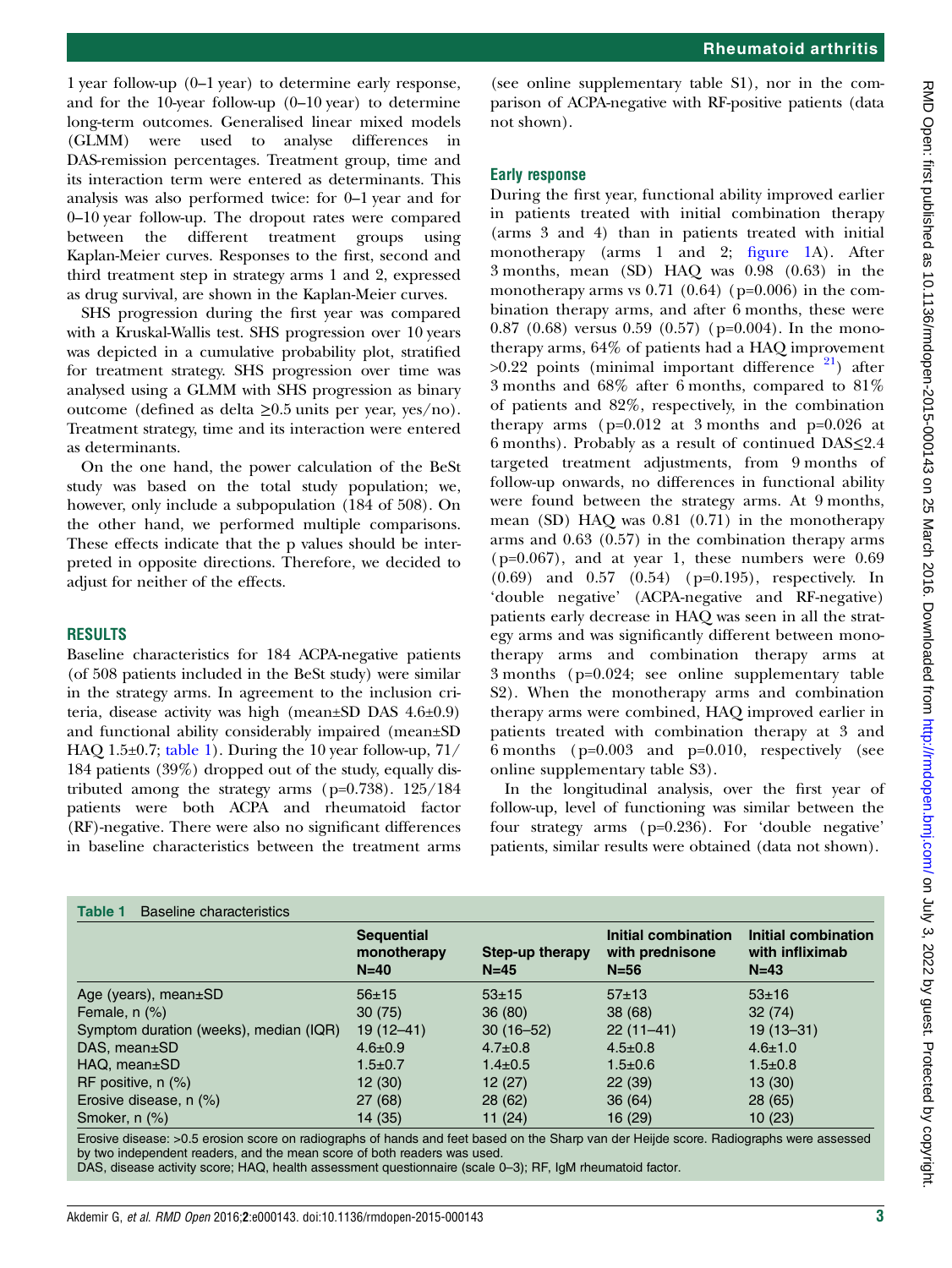<span id="page-3-0"></span>

Figure 1 (A) Functional ability, (B) DAS-remission percentages and (C) probability plot of radiographic joint damage progression from baseline to year 10 (completer analysis). (B) DAS-remission was defined as disease activity score (DAS) <1.6.<sup>[19](#page-7-0)</sup> Percentages reflect the number of patients in DAS-remission as part of the completers. More patients missed the visits before the yearly visits at year 5 and 10, because they were running behind on their schedule. Low attendance makes the DAS-remission percentages at these visits difficult to interpret. Mean disease activity did not show this decrease (data not shown). (C) Patients in strategy arms 1 and 4 had numerically less progression compared to strategy arms 2 and 3, statistically not significant (p=0.639). In strategy arms 1 and 4, patients with progression (defined as ≥0.5 SHS) had moderate disease activity during early visits (mean DAS±SD 2.99±1.14 at 3 months and 2.45±1.13 at 6 months) and 46% were rheumatoid factor (RF) positive. In strategy arms 2 and 3, patients with progression (defined as  $\geq$ 0.5 SHS) had also moderate disease activity at early visits (mean DAS±SD 2.99±1.16 at 3 months and 2.46±1.14 at 6 months) and 42% were RF-positive. HAQ, health assessment questionnaire (range 0–3); SHS, Sharp van der Heijde score.

During the first year, higher percentages of DAS-remission (DAS<1.6) were found in strategy arms 3 and 4 than in strategy arms 1 and 2, but these were not significantly different (figure 1B): after 3 months, 5% in the monotherapy arms compared to  $11\%$  in the combination therapy arms achieved DAS-remission (p=0.119); after 6 months, 17% versus 25% (p=0.161); after 9 months, 18% versus 27% (p=0.116); and after 1 year,  $27\%$  versus  $29\%$  (p=0.833). Over the first year, no differences were found between the four strategy arms (p=0.472). There was no difference in CDAI remission  $(\leq 2.8)$  between the strategy arms during the first year (data not shown).

Radiographic progression during year 1 was low as expected, with median (IQR) progression scores of 0  $(0-0)$ , 0  $(0-1)$ , 0  $(0-1)$  and 0  $(0-0.5)$  in strategy arms 1–4, respectively (p=0.259).

#### Long-term outcomes

At year 10, mean (SD) DAS has decreased from 4.6 (0.9) at baseline to 1.6 (0.8), and HAQ from 1.5 (0.7) to 0.6 (0.6; more details in [table 2](#page-4-0)). Over the 10-year follow-up, no differences in clinical outcomes were found. Functional ability was similar among the four strategy arms ( $p=0.551$ ; figure 1A). The same was true for DAS-remission percentages (p=0.851; figure 1B). Similar results were obtained for double negative patients (data not shown). There was no difference in CDAI, DAS and HAQ during 10 years follow-up for patients who were treated with steroids from the beginning (arm 3) versus patients who were not treated with steroids from the beginning (arm1, 2 and 4) (data not shown).

During 10 years, DFR was achieved by 16/40 (40%), 15/45 (33%), 20/56 (36%) and 21/43 patients (49%)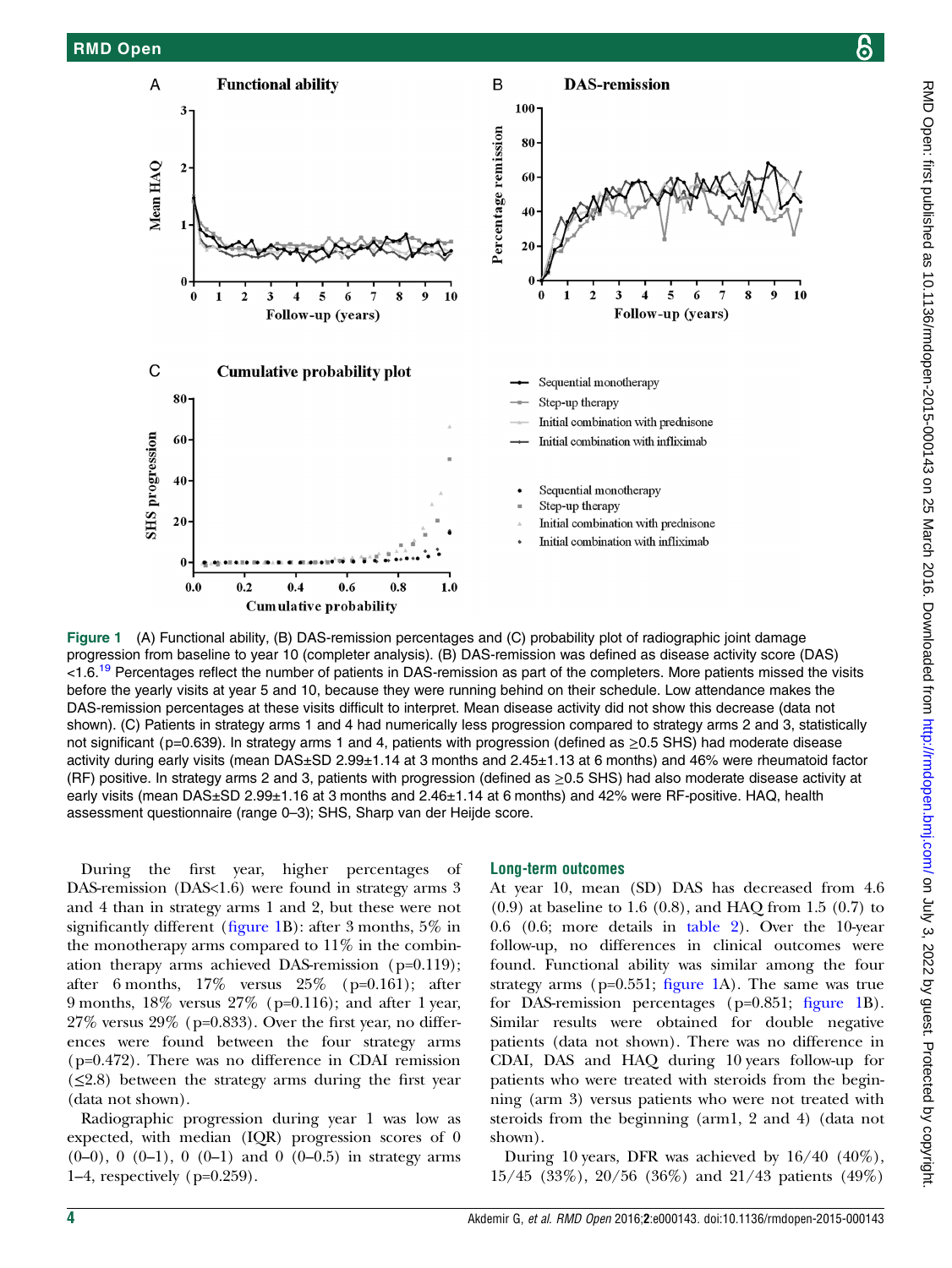RMD Open: first published as 10.1136/rmdopen-2015-000143 on 25 March 2016. Downloaded from http://rmdopen.bmj.com/ on July 3, 2022 by guest. Protected by copyright on July 3, 2022 by guest. Protected by copyright. <http://rmdopen.bmj.com/> RMD Open: first published as 10.1136/rmdopen-2015-000143 on 25 March 2016. Downloaded from

<span id="page-4-0"></span>in strategy arms 1 to 4, respectively ( $p=0.453$ ). In  $5/16$ ,  $4/15$ ,  $6/20$  and  $7/21$  patients in strategy arms 1 to 4, respectively (p=0.993), DFR was lost during follow-up. Of these patients  $4/5$ ,  $3/4$ ,  $2/6$  and  $3/7$  patients in strategy arms 1 to 4, respectively (p=0.704), achieved clinical DAS-remission again, with a median (IQR) of 1.0 (0.3– 3.5) since loss of DFR. Only 1 patient in strategy arm 3 and 2 patients in strategy arm 4 achieved DFR after restart of medication. Table 2 shows DFR percentages at year 10.

Median (IQR) total SHS progression after 10 years of targeted treatment was low and similar between the four treatment groups in the study completers (p=0.639; table 2). [Figure 1](#page-3-0)C shows the cumulative probability of SHS progression per strategy arm in ACPA-negative patients who completed follow-up. Over time, based on a generalised linear mixed model that takes into account all included patients, no difference in SHS progression (defined as delta  $\geq 0.5$  units per year) was found between the randomisation strategy arms: with strategy arm 1 as reference, ORs (95% CI) were 1.98 (0.60 to 6.47) for arm 2, 2.89 (0.96 to 8.72) for arm 3 and 1.66 (0.50 to 5.47) for arm 4 (p=0.082).

### Response to initial monotherapy

Response to initial monotherapy in strategy arms 1 and 2 was explored during year 1 and 2. Eighteen out of 84 patients (21%) achieved the treatment target of low disease activity after 3 months, but 64/84 patients (76%) failed to respond to initial MTX monotherapy (and had to increase MTX dose according to the study protocol). Two patients stopped MTX because of an AE (nausea and headache; fi[gure 2A](#page-5-0)). At 6 months, 39/84 patients (46%) achieved a DAS≤2.4 on MTX monotherapy. Thirty-six patients failed due to a DAS>2.4 (despite MTX dose increase at 3 months) and two patients failed due to an AE (not specified).

The second treatment step was taken in 46/84 patients: switching to (in strategy arm 1) or adding (in strategy arm 2) SSA. In  $9/46$  patients  $(20\%)$ , a DAS $\leq 2.4$ was achieved by this step (fi[gure 2](#page-5-0)B). Failure on SSA therapy occurred in 33/46 patients because of a DAS>2.4, and in 4/46 patients because of an AE (skin/ mucous, infection, nausea and malaise).

In total, 35/84 patients continued to the third treatment step during 2 years of follow-up: switching to leflunomide monotherapy (in strategy arm 1) or adding hydroxychloroquine to MTX and SSA (in strategy arm 2). In  $9/35$  patients (26%), a DAS $\leq$ 2.4 was achieved (fi[gure 2](#page-5-0)C). During 2 years of follow-up, 21/35 patients (60%) continued to the next treatment step due to a DAS>2.4. Five patients failed due to an AE (3 times gastrointestinal, malaise and skin/mucous). DAS-components that contributed to failure due to DAS>2.4 per treatment step are shown in online [supplementary table](http://dx.doi.org/10.1136/rmdopen-2015-000143) S4.

After 1 year, 7/40 patients (18%) in strategy arm 1 continued to combination therapy (MTX and infliximab). During year 2, two additional patients continued to combination therapy. In strategy arm 2, 24/45 patients (53%) used combination therapy (MTX and SSA, step 3 in the study protocol) at the end of year 1. During year 2, only one more patient failed on monotherapy and continued to combination therapy. The difference in percentages of patients in combination therapy between strategy arms 1 and 2 can be explained by the design of the protocol: in strategy arm 1, the first option to receive combination therapy was the 3rd step after initial MTX treatment, while it was already the 2nd step in strategy arm 2.

# Response to initial combination therapy

By the end of year 1, in strategy arm 3 (MTX, SSA and prednisone) 18/56 patients (32%) had tapered combination therapy to monotherapy of which three restarted

|                                            | <b>Sequential</b><br>monotherapy<br>$N=40$ | Step-up therapy<br>$N=45$ | Initial combination<br>with prednisone<br>$N = 56$ | Initial combination<br>with infliximab<br>$N=43$ | p Value |
|--------------------------------------------|--------------------------------------------|---------------------------|----------------------------------------------------|--------------------------------------------------|---------|
| Drop-out, $n$ $(\%)$                       | 14(35)                                     | 20(44)                    | 21(38)                                             | 16(37)                                           | 0.738   |
| DAS, mean±SD                               | $1.7 \pm 0.9$                              | $1.8 \pm 0.8$             | $1.6 \pm 0.8$                                      | $1.4 \pm 0.8$                                    | 0.431   |
| $HAQ$ , mean $\pm$ SD                      | $0.5 \pm 0.5$                              | $0.7 + 0.7$               | $0.5 + 0.5$                                        | $0.5 \pm 0.5$                                    | 0.580   |
| DAS-remission, n (%)                       | 11(28)                                     | 9(20)                     | 17(30)                                             | 17(40)                                           | 0.434   |
| Drug-free remission, n (%)                 | 7(18)                                      | 7(16)                     | 11(20)                                             | 9(21)                                            | 0.742   |
| On initial treatment step, $n$ (%)         | 10(25)                                     | 7(16)                     | 18(32)                                             | 15(35)                                           | 0.161   |
| Use of infliximab, n (%)                   | 3(8)                                       | 3(7)                      | 4(7)                                               | 4(9)                                             | 0.978   |
| Use of prednisone, $n$ (%)                 | 0(0)                                       | 0(0)                      | 3(5)                                               | 2(5)                                             | 0.226   |
| SHS progression, year 0-10<br>Median (IQR) | $0.3(0-1.4)$                               | $0(0-6.3)$                | $1.0(0-5.3)$                                       | $0(0-1.3)$                                       | 0.639   |
| SHS progression $\geq$ 5 units, n (%)      | 1(3)                                       | 5(11)                     | 8(14)                                              | 3(7)                                             | 0.132   |
| SHS progression $\geq$ 10 units, n (%)     | 1(3)                                       | 3(7)                      | 5(9)                                               | 1(2)                                             | 0.324   |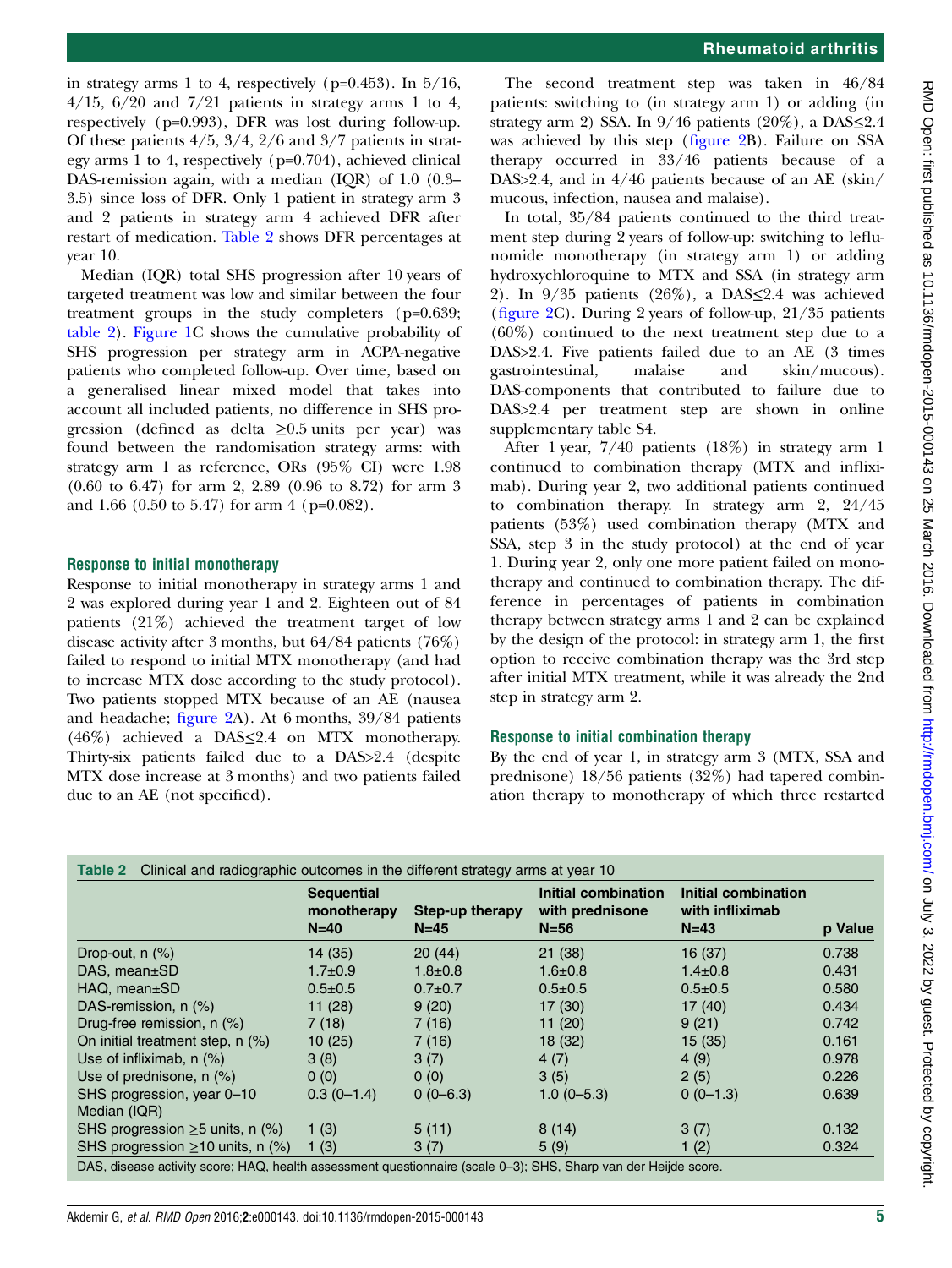<span id="page-5-0"></span>

Figure 2 Kaplan-Meier Curves showing drug survival in strategy arms 1 and 2. (A) Initial methotrexate monotherapy, n=84; (B) Switching to sulfasalazine monotherapy in strategy arm 1, adding sulfasalazine to methotrexate in strategy arm 2, n=46; (C) Switching to leflunomide monotherapy in strategy arm 1, adding hydroxychloroquine to methotrexate and sulpsalazine in strategy arm 2, n=35. Discontinuation of drugs is due to insufficient response, toxicity or other reasons. The lines indicate the percentage of patients in strategy arms 1 and 2 who are treated according to the concerned treatment step.

with MTX during the second year. In strategy arm 4, 17/ 43 patients (40%) had discontinued infliximab. One of them restarted infliximab during the second year. For more detailed treatment responses to initial combination therapy during 2-year follow-up (strategy arms 3 and 4) flow charts are shown in the online [supplementary](http://dx.doi.org/10.1136/rmdopen-2015-000143) figures S1 and S2.

(p=0.300; table 3). Ten patients died during the study; one in strategy arm 1, four in strategy arm 2, one in strategy arm 3 and four in strategy arm 4 (p=0.220) (details in table 3). (S)AE during year 1, when most patients in strategy arms 3 and 4 were still on combination therapy, are reported in table 3.

### **Toxicity**

During 10 years of follow-up, in total 1265 AEs were reported in 36/40, 39/45, 55/56 and 41/43 patients in strategy arms 1–4, respectively (p=0.113). The most common AE in all groups were upper airway infections, elevated liver enzymes, nausea and other gastrointestinal symptoms. SAE were reported in 25/40, 29/45, 27/56 and 22/43 patients in strategy arms 1 to 4, respectively

#### **DISCUSSION**

Previous literature suggests that ACPA-negative and ACPA-positive patients with RA may represent two different disease entities, which may require different treatment strategies. $7-10$  $7-10$  On one hand, as ACPA-negative patients are less likely to develop joint damage and more likely to achieve DFR,<sup>[2 5 6](#page-7-0) [22](#page-8-0)</sup> they may not need intensive treatment. On the other hand, with similar

|                                                | <b>Sequential</b><br>monotherapy<br>$N=40$ | Step-up combination<br>therapy<br>$N=45$ | <b>Initial</b><br>combination<br>with prednisone<br>$N = 56$ | <b>Initial</b><br>combination<br>with infliximab<br>$N=43$ | p Value |
|------------------------------------------------|--------------------------------------------|------------------------------------------|--------------------------------------------------------------|------------------------------------------------------------|---------|
| 0–1 year follow-up                             |                                            |                                          |                                                              |                                                            |         |
| $AE, n^*$                                      | 31                                         | 51                                       | 41                                                           | 34                                                         | 0.414   |
| SAE, n*                                        | 3                                          | 3                                        | 6                                                            |                                                            | 0.400   |
| 0-10 year follow-up                            |                                            |                                          |                                                              |                                                            |         |
| Total AE, n <sup>*</sup>                       | 293                                        | 292                                      | 368                                                          | 312                                                        | 0.872   |
| Patients with AE, $n$ (%)                      | 36                                         | 39                                       | 55                                                           | 41                                                         | 0.113   |
| Total SAE, n <sup>*</sup>                      | 50                                         | 33                                       | 60                                                           | 43                                                         | 0.183   |
| Patients with SAE,<br>$n$ (%)                  | 25(63)                                     | 19 (42)                                  | 27(48)                                                       | 22(51)                                                     | 0.300   |
| Patients with serious<br>infection, $n$ $(\%)$ | 9(23)                                      | 5(11)                                    | 5(9)                                                         | 3(7)                                                       | 0.124   |
| Patients with malignancy,<br>$n$ (%)           | 3(8)                                       | 2(4)                                     | 8(14)                                                        | 6(14)                                                      | 0.310   |
| Deceased, nt                                   |                                            | $\overline{4}$                           |                                                              | $\overline{4}$                                             | 0.220   |

\*More events per patient possible.

†Causes of death, group 1: 1 ischaemic colon after complicated diverticulitis surgery; group 2: 1 lung carcinoma, 1 stomach cancer, 2 unknown; group 3: 1 lung carcinoma; group 4: 1 oesophagus carcinoma, 1 cardiac arrest, 1 lung carcinoma, 1 unknown. AE, adverse event; SAE, serious adverse event.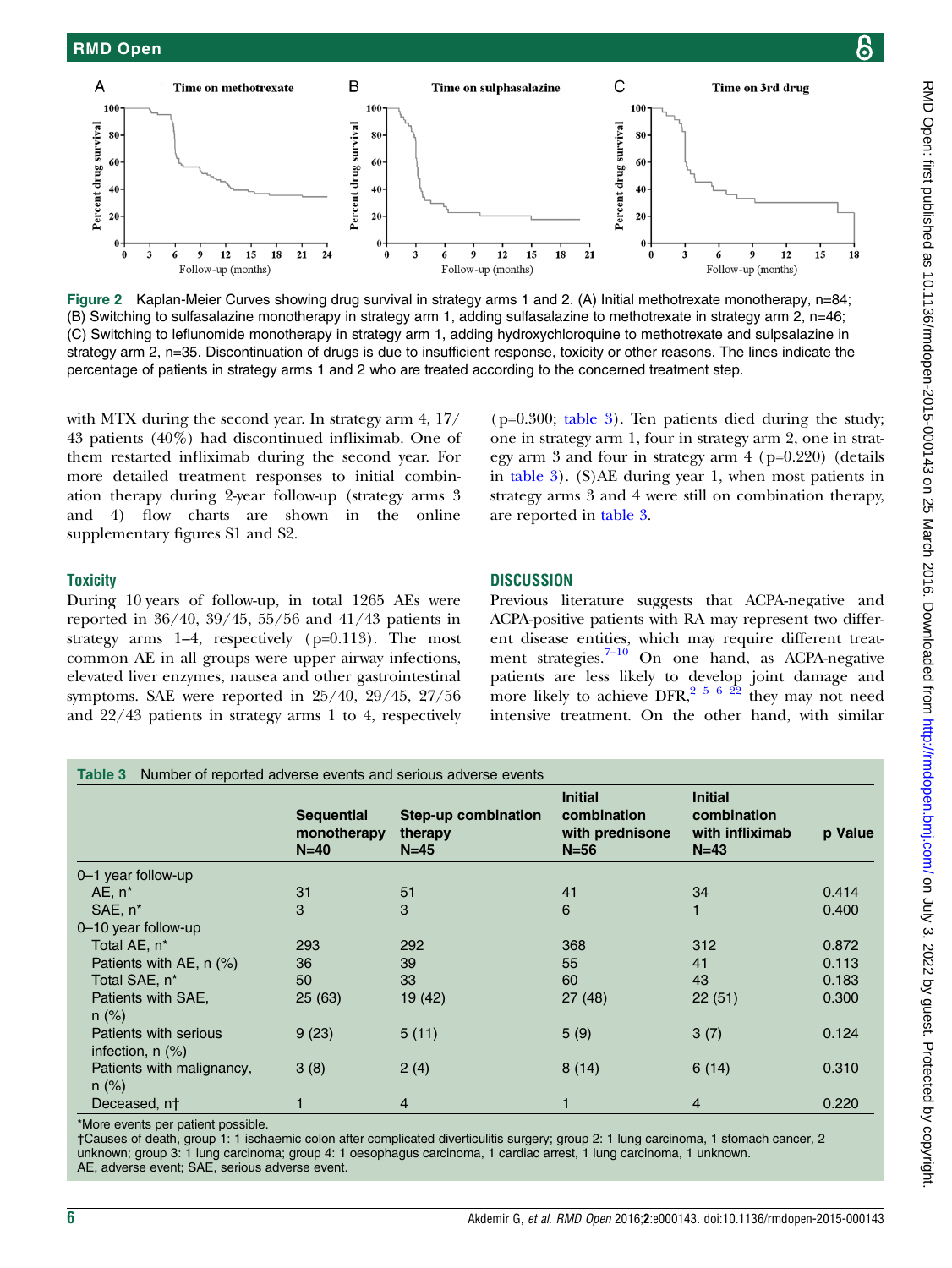disease activity, functional disability is not related to ACPA status<sup>[6](#page-7-0) [23](#page-8-0)</sup> and to alleviate symptoms rapidly, the initial treatment choice is important. Roughly 50% of active patients with RA fail to achieve low disease activity within 6 months on methotrexate monotherapy.<sup>24</sup> In RA (2010 criteria) and patients with UA in the PROMPT study, we showed that methotrexate was as effective as placebo in ACPA-negative patients. $25$  To establish the best initial treatment strategy in ACPA-negative patients with RA, we performed the current analysis in the BeSt study. Based on our results, all four strategy arms starting with either monotherapy or combination therapy have a comparable long-term effectiveness, with the only difference that an earlier functional improvement was achieved following initial combination therapy with the option to taper to monotherapy. Radiographic progression was generally low as expected in ACPA-negative patients and after 10 years of targeted treatment, without difference between the strategy arms.

These results expand on our previous report that compared clinical response between ACPA-positive and ACPA-negative patients in the BeSt study.<sup>6</sup> Initial combination therapy appears to result in earlier clinical response in both groups of patients, and during subsequent treatment adjustments targeted at low disease activity (DAS≤2.4), clinical outcomes are roughly similar from month 9 of follow-up onwards. In this analysis, we showed that also ACPA-negative patients benefit from initial combination therapy, with a better functional ability at 3 and 6 months follow-up compared to patients treated with initial methotrexate monotherapy. This was also seen in seronegative (ACPA-negative and RF-negative) patients. This indicates that RF does not seem to predict treatment response. In ACPA-positive and ACPA-negative patients, treatment choices depend on positive effects that one aims to achieve, in relation to the possible negative effects. If treatment aims mainly at preventing long-term debilitating joint damage, one may argue that ACPA-negative patients require less intensive treatment and maybe a less stringent treatment target than the ACPA-positive patients. Likewise, ACPA-positive patients may require more intensive treatment and possibly a more stringent treatment target. If rapid relief of symptoms is the aim of initiating treatment, then initial combination therapy has the highest success rate. In the BeSt study, all patients were selected on having active RA, with  $\geq 6/66$  swollen and  $\geq 6/68$ painful joints and either an ESR>28 mm/h or a high VAS (≥20 mm) of global health. At baseline, ACPA-negative patients had an even slightly higher DAS and more severe functional disability than ACPA-positive patients.<sup>[6](#page-7-0)</sup> Compared to the 1987 criteria used in the BeSt study, the 2010 criteria instigate that primarily ACPA-negative patients with high tender and swollen joint counts will be classified as having RA.

Rapid symptom relief, associated with less work disabil-ity<sup>[26](#page-8-0)</sup> is an important treatment target. We have shown that only a minority of ACPA-negative patients respond

to MTX monotherapy (despite a dose increase after 3 months), and that in case of failure, the response to SSA is even poorer. DAS components revealed a substantial inflammatory element in these failing patients. In contrast, a rapid decrease in disease activity is observed following initial combination therapy, with accompanied improvement in functional ability. These results point towards the favourable effects of initial combination therapy in patients with ACPA-negative RA. Registration of AEs and SAEs during the BeSt study did not show more toxicity in the initial combination strategy arms compared to the initial monotherapy arms. $16$  This may be related to the fact that after a rapid improvement, tapering and discontinuation was often possible. The earliest possibility to taper prednisone in strategy arm 3 (at week 28) was possible in  $66\%$  of patients and  $32\%$ subsequently tapered to SSA monotherapy. In strategy arm 4, discontinuation of infliximab to MTX monotherapy (by protocol possible first at month 9) occurred in 33% of patients and after 12 months, in 40%. To meet concerns on possible adverse effects of high-dose corticosteroids, although not objectified in this trial, more recent studies have shown that the initial dose of prednisone need not be as high as that used in the COBRA trial $^{27}$  $^{27}$  $^{27}$  and subsequently in the BeSt study to achieve similar rapid suppression of disease activity. $28-30$ 

Given the fact that our data are derived from a subpopulation of the BeSt trial, there are several caveats. First, in the smaller ACPA-negative population, in relation to the power calculations carried out for the complete BeSt population, we may not have had sufficient power to detect differences between the treatment arms. To partly overcome this, we combined the results of arms 1 and 2, which used the same medication for the first 6 months of the trial, and results of arms 3 and 4. Although small numbers and lack of power may have resulted in underestimation of any differences between the treatment strategies, the significant differences between the 3 and 6 months efficacy of initial monotherapy and initial combination therapy remain. Second, the BeSt study only included patients with a high disease activity, including at least 6/66 swollen and 6/68 painful joints and either a high ESR or a high patient VAS for disease activity. Thus, it is unclear whether our conclusions would apply for ACPA-negative patients with less active disease. If symptoms are mild and functional impairment slight, patients may want to risk a delay in improvement to avoid combination therapy.

In conclusion, for ACPA-negative patients with RA, initial combination therapy with methotrexate and either sulfasalazine plus prednisone, or infliximab is the most effective treatment strategy. It results in early functional improvement, without additional AEs, compared to initial methotrexate monotherapy. We suggest that treatment of all patients with early and active RA should focus on rapid relief of symptoms, and that there is no reason to weigh the initial treatment choice based on the presence of ACPA.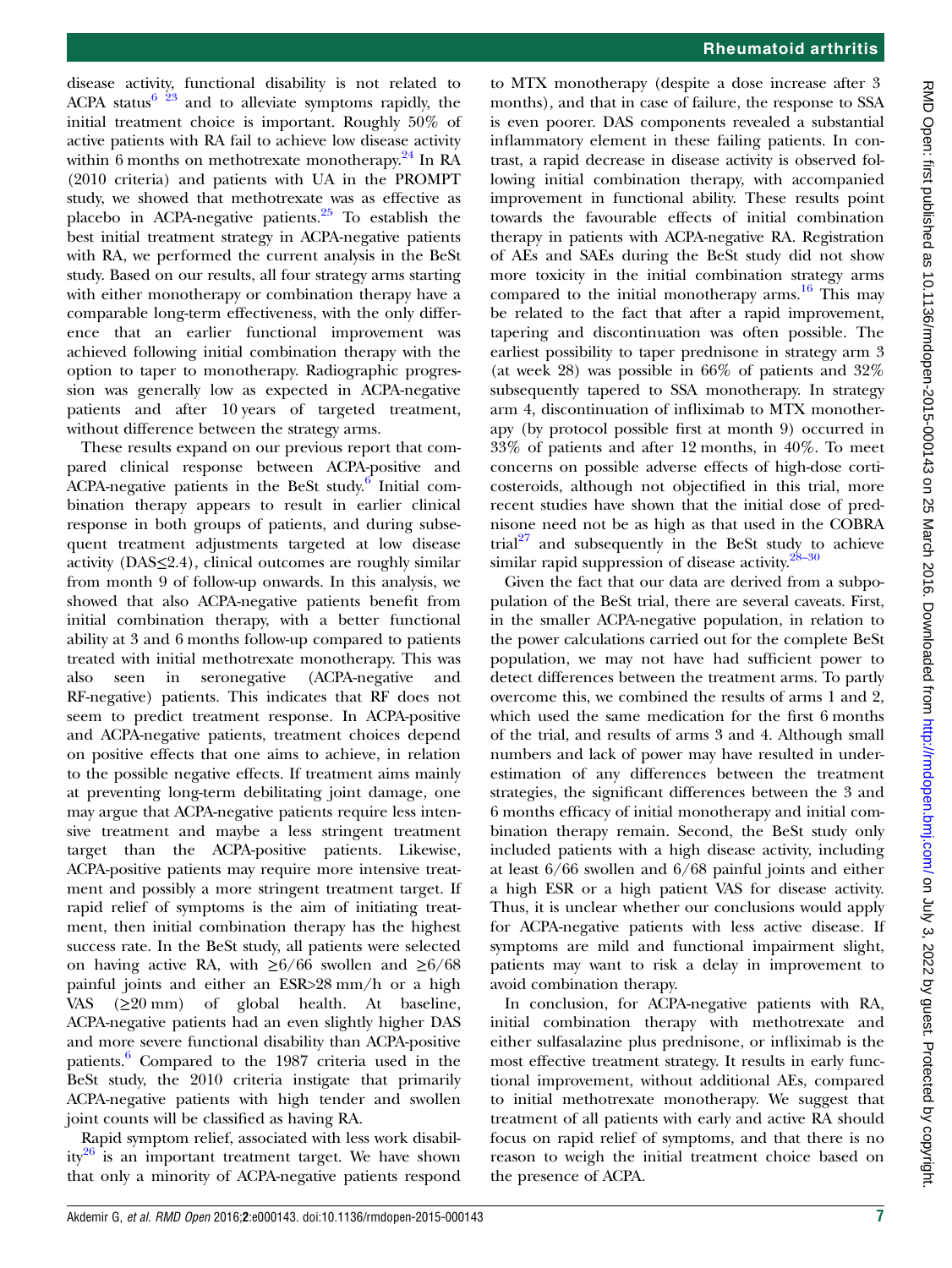# <span id="page-7-0"></span>RMD Open

Author affiliations

<sup>1</sup>Department of Rheumatology, Leiden University Medical Center, Leiden, The **Netherlands** 

 $^{2}$ Department of Rheumatology, Haga Hospital, The Hague, The Netherlands  $^3$ Department of Rheumatology, Bronovo Hospital, The Hague, The **Netherlands** 

4 Department of Rheumatology, Reade, Amsterdam, The Netherlands 5 Department of Rheumatology, VU Medical Center, Amsterdam, The **Netherlands** 

Acknowledgements The authors would like to thank all patients for their contribution as well as the following rheumatologists who participated in the BeSt study group: J van Aken (Spaarne Hospital, Hoofddorp); WM de Beus (Medical Center Haaglanden, Leidschendam); C Bijkerk (Reinier de Graaf Gasthuis, Delft); MHW de Bois (Medical Center Haaglanden, Leidschendam); H Boom (Spaarne Hospital, Hoofddorp); M de Buck (Medical Center Haaglanden, Leidschendam); G Collée (Medical Center Haaglanden, Leidschendam); BAC Dijkmans (retired); JAPM Ewals (retired); F Fodili (Fransiscus Hospital, Roosendaal); AH Gerards (Vlietland Hospital, Schiedam); RJ Goekoop (Haga Hospital, The Hague); YPM Goekoop-Ruiterman (Haga Hospital, The Hague); BAM Grillet (Zorgsaam, Terneuzen); JHLM van Groenendael (Franciscus Hospital, Roosendaal); KH Han (MCRZ Hospital, Rotterdam); JB Harbers (Fransiscus Hospital, Roosendaal); AL Huidekoper (Bronovo Hospital, The Hague); MV van Krugten (Admiraal de Ruyter Hospital, Vlissingen); L Lard (Medical Center Haaglanden, Leidschendam); H van der Leeden (retired); MF van Lieshout-Zuidema (Spaarne Hospital, Hoofddorp); A Linssen (retired); MC Lodder (Kennemer Gasthuis, Haarlem); PAHM van der Lubbe (Vlietland Hospital, Schiedam); C Mallée (Kennemer Gasthuis, Haarlem); ETH Molenaar (Groene Hart Hospital, Gouda); M van Oosterhout (Groene Hart Hospital, Gouda); AJ Peeters (Reinier de Graaf Gasthuis, Delft); HK Ronday (Haga Hospital, The Hague); D van Schaardenburg (VU Medical Center, Amsterdam); AA Schouffoer (Haga Hospital, The Hague); PEH Seys (retired); PBJ de Sonnaville (Admiraal de Ruyter Hospital, Goes); I Speyer (Bronovo Hospital, The Hague); KSS Steen (Kennemer Gasthuis, Haarlem); JPh Terwiel (retired); AE Voskuyl (VU Medical Center, Amsterdam); ML Westedt (Bronovo Hospital, The Hague); S ten Wolde (Kennemer Gasthuis, Haarlem); D van Zeben (Sint Franciscus Gasthuis, Rotterdam). The authors would also like to thank all other rheumatologists and trainee rheumatologists who enrolled patients in the BeSt study, and all research nurses for their contributions.

Contributors GA and IM performed the statistical analysis, interpreted the data and drafted the manuscript. LD, NR and GSB contributed to the acquisition of the data and revised the manuscript. PK, WL and TH participated in the study design, contributed to the acquisition of the data and were involved in revising the manuscript. CA participated in the study design, contributed to the acquisition of the data, and was involved in the analysis and interpretation of the data, and helped to draft the manuscript. All authors read and approved the final version of the manuscript.

Funding The study was designed by the investigators and supported by a government grant from the Dutch Insurance Companies, with additional funding from Schering-Plough B.V. and Janssen B.V. Data collection, trial management, data analysis and preparation of the manuscript were performed by the authors.

Competing interests None declared.

Patient consent Obtained.

Ethics approval The medical ethics committees of all participating centres approved the study protocol and all patients gave written informed consent.

Provenance and peer review Not commissioned; externally peer reviewed.

Data sharing statement GA and IM had full access to all the data in the study and take responsibility for the integrity of the data and the accuracy of the data analysis. There is no additional unpublished data from this study.

Open Access This is an Open Access article distributed in accordance with the Creative Commons Attribution Non Commercial (CC BY-NC 4.0) license, which permits others to distribute, remix, adapt, build upon this work

non-commercially, and license their derivative works on different terms, provided the original work is properly cited and the use is non-commercial. See:<http://creativecommons.org/licenses/by-nc/4.0/>

#### **REFERENCES**

- 1. Bas S, Genevay S, Meyer O, et al. Anti-cyclic citrullinated peptide antibodies, IgM and IgA rheumatoid factors in the diagnosis and prognosis of rheumatoid arthritis. [Rheumatology \(Oxford\)](http://dx.doi.org/10.1093/rheumatology/keg184) 2003;42:677–80.
- 2. de Vries-Bouwstra JK, Goekoop-Ruiterman YP, Verpoort KN, et al. Progression of joint damage in early rheumatoid arthritis: association with HLA-DRB1, rheumatoid factor, and anti-citrullinated protein antibodies in relation to different treatment strategies. [Arthritis](http://dx.doi.org/10.1002/art.23439) [Rheum](http://dx.doi.org/10.1002/art.23439) 2008;58:1293–8.
- 3. Lindqvist E, Eberhardt K, Bendtzen K, et al. Prognostic laboratory markers of joint damage in rheumatoid arthritis. [Ann Rheum Dis](http://dx.doi.org/10.1136/ard.2003.019992) 2005;64:196–201.
- 4. Meyer O, Labarre C, Dougados M, et al. Anticitrullinated protein/ peptide antibody assays in early rheumatoid arthritis for predicting five year radiographic damage. [Ann Rheum Dis](http://dx.doi.org/10.1136/ard.62.2.120) 2003;62:120–6.
- 5. Ronnelid J, Wick MC, Lampa J, et al. Longitudinal analysis of citrullinated protein/peptide antibodies (anti-CP) during 5 year follow up in early rheumatoid arthritis: anti-CP status predicts worse disease activity and greater radiological progression. [Ann Rheum](http://dx.doi.org/10.1136/ard.2004.033571) [Dis](http://dx.doi.org/10.1136/ard.2004.033571) 2005:64:1744-9.
- 6. van den Broek M, Dirven L, Klarenbeek NB, et al. The association of treatment response and joint damage with ACPA-status in recent-onset RA: a subanalysis of the 8-year follow-up of the BeSt study. [Ann Rheum Dis](http://dx.doi.org/10.1136/annrheumdis-2011-200379) 2012;71:245-8.
- 7. Daha NA, Toes RE. Rheumatoid arthritis: are ACPA-positive and ACPA-negative RA the same disease? [Nat Rev Rheumatol](http://dx.doi.org/10.1038/nrrheum.2011.28) 2011;7:202–3.
- Klareskog L, Ronnelid J, Lundberg K, et al. Immunity to citrullinated proteins in rheumatoid arthritis. [Annu Rev Immunol](http://dx.doi.org/10.1146/annurev.immunol.26.021607.090244) 2008;26:651–75.
- 9. van der Helm-van Mil AH, Huizinga TW. Advances in the genetics of rheumatoid arthritis point to subclassification into distinct disease subsets. [Arthritis Res Ther](http://dx.doi.org/10.1186/ar2384) 2008;10:205.
- 10. Seegobin SD, Ma MH, Dahanayake C, et al. ACPA-positive and ACPA-negative rheumatoid arthritis differ in their requirements for combination DMARDs and corticosteroids: secondary analysis of a randomized controlled trial. [Arthritis Res Ther](http://dx.doi.org/10.1186/ar4439) 2014;16:R13.
- Canhao H, Rodrigues AM, Mourao AF, et al. Comparative effectiveness and predictors of response to tumour necrosis factor inhibitor therapies in rheumatoid arthritis. [Rheumatology \(Oxford\)](http://dx.doi.org/10.1093/rheumatology/kes184) 2012;51:2020–6.
- 12. Fisher BA, Plant D, Lundberg K, et al. Heterogeneity of anticitrullinated peptide antibodies and response to anti-tumor necrosis factor agents in rheumatoid arthritis. [J Rheumatol](http://dx.doi.org/10.3899/jrheum.111315) 2012;39:929–32.
- 13. Potter C, Hyrich KL, Tracey A, et al. Association of rheumatoid factor and anti-cyclic citrullinated peptide positivity, but not carriage of shared epitope or PTPN22 susceptibility variants, with anti-tumour necrosis factor response in rheumatoid arthritis. [Ann Rheum Dis](http://dx.doi.org/10.1136/ard.2007.084715) 2009;68:69–74.
- 14. Arnett FC, Edworthy SM, Bloch DA, et al. The American Rheumatism Association 1987 revised criteria for the classification of rheumatoid arthritis. [Arthritis Rheum](http://dx.doi.org/10.1002/art.1780310302) 1988;31:315–24.
- 15. Goekoop-Ruiterman YP, de Vries-Bouwstra JK, Allaart CF, et al. Clinical and radiographic outcomes of four different treatment strategies in patients with early rheumatoid arthritis (the BeSt study): a randomized, controlled trial. [Arthritis Rheum](http://dx.doi.org/10.1002/art.23364) 2008;58(2 Suppl): S126–35.
- 16. Klarenbeek NB, Guler-Yuksel M, van der Kooij SM, et al. The impact of four dynamic, goal-steered treatment strategies on the 5-year outcomes of rheumatoid arthritis patients in the BeSt study. [Ann](http://dx.doi.org/10.1136/ard.2010.141234) [Rheum Dis](http://dx.doi.org/10.1136/ard.2010.141234) 2011;70:1039–46.
- 17. Siegert CE, Vleming LJ, Vandenbroucke JP, et al. Measurement of disability in Dutch rheumatoid arthritis patients. [Clin Rheumatol](http://dx.doi.org/10.1007/BF02032335) 1984;3:305–9.
- 18. van der Heijde D. How to read radiographs according to the Sharp/ van der Heijde method. J Rheumatol 1999;26:743-5.
- 19. Prevoo ML, van Gestel AM, vanT Hof M, et al. Remission in a prospective study of patients with rheumatoid arthritis. American Rheumatism Association preliminary remission criteria in relation to the disease activity score. [Br J Rheumatol](http://dx.doi.org/10.1093/rheumatology/35.11.1101) 1996;35:1101-5.
- 20. Goekoop-Ruiterman YP, de Vries-Bouwstra JK, Allaart CF, et al. Comparison of treatment strategies in early rheumatoid arthritis: a randomized trial. [Ann Intern Med](http://dx.doi.org/10.7326/0003-4819-146-6-200703200-00005) 2007;146:406-15.